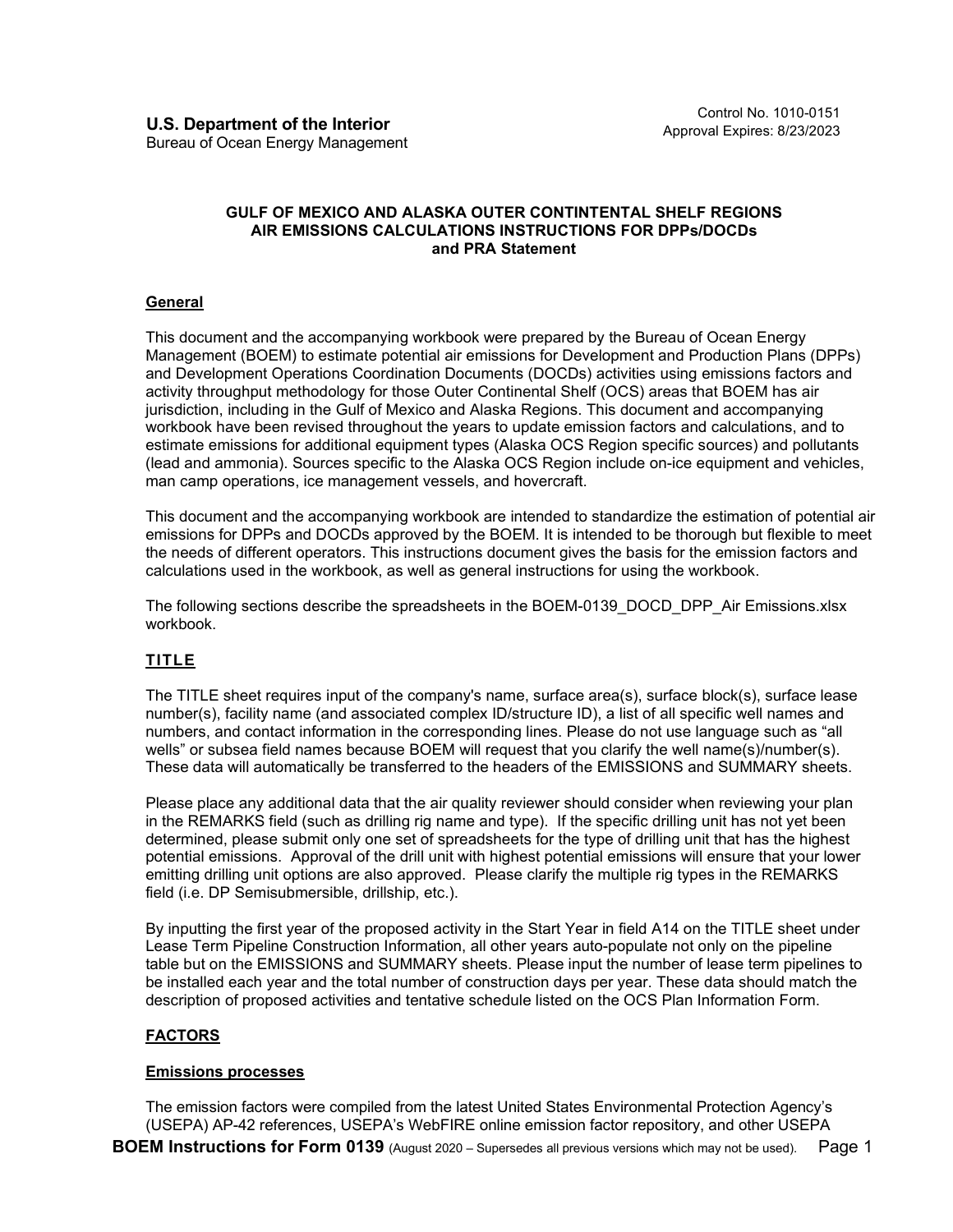sources, or from industry studies if no USEPA references were available. A change to the FACTORS sheet will automatically change the calculations in the EMISSIONS sheets. In some instances, BOEM does not have an emission factor (e.g., some sources of lead (Pb) and ammonia (NH3)). If you have an emissions factor for these sources, replace "N/A" in the FACTORS sheet with the emissions factor and emissions will be estimated in the EMISSIONS sheets and shown in the SUMMARY sheet. Please note the use of a different emissions factor with reference on the TITLE page, REMARKS field.

A Sulfur Content Source table was added in 1996. A change in this table will automatically revise SO2 emission factors and the corresponding emission estimates for diesel engines greater than 600 horsepower other than vessels, diesel boilers, diesel turbines, natural gas turbines, dual-fuel turbines, combustion flares, and liquid flares. If your sulfur content is different than the default values in the table, you should change the values in the table to match your actual fuel sulfur content. If  $H_2S$  is expected, indicate the expected concentration on the FACTORS tab in the Sulphur Content Source table. The USEPA's 2017 National Emissions Inventory (NEI)<sup>[1](#page-1-0)</sup> vessel emission factors assume that 15 ppm ultralow sulfur fuel is being used and these emissions factors in the BOEM spreadsheets do not change even if you adjust the sulfur content in the FACTOR table.

A natural gas (NG) Flare Parameters table was added in 2020. A change in this table will automatically revise VOC emission factors for NG Flares. If the VOC content of your flare gas is different than the default value shown in the table, or if your flare efficiency differs from the value shown in the table, then you should change the values in the table to match your actual values. See the Gas Flares section below for details about estimating the VOC content.

In 2020, the emissions factor table was expanded to include lead (Pb) and ammonia (NH3) for all equipment, where available. The 2020 expansion also included emission factors for vessels based on the USEPA's 2017 NEI<sup>1</sup>, as well as factors for sources unique to oil and gas operations in the Alaska OCS Region, such as on-ice equipment. Because the USEPA's NONROAD2008 model and 2017 NEI do not include TSP for vessels, the TSP emission factors for Alaska sources are from AP-42 (less than 600 hp used for non-vessel sources; greater than 600hp used for vessels). The combustion flare emissions factor was also expanded to account for different smoke definitions (i.e., no, light, medium, and heavy smoke) from the 2018 revision of the AP-42.

The 2020 revisions also added separate tables for the heat value (HV) and density of diesel fuel and the heat value of natural gas. These values are used in various emissions factor calculations, which are linked to the values in these tables. A change in these tables will automatically revise emission factors for diesel and NG turbines and engines, respectively. If the diesel and natural gas utilized has different density and heating values than specified in the table, then you can change the values to match your actual values. BOEM will ask for documentation to corroborate the change in values.

If you use any emission factors that are less than the default values in your calculation of the projected emission amounts, provide documentation supporting the use of the smaller emission factors. Documentation must be submitted with the plan every time. If documentation is not provided, verification of these reduced emission factors will be required upon startup and occasionally thereafter to prove that the reduced emission factors are being achieved and maintained. If the actual emission factor is known to be greater than the default emission factor, use the actual emission factor. You may use updated emissions factors from USEPA's AP-42, USEPA's WebFIRE online emission factor repository, industry studies, and International Convention for the Prevention of Pollution from Ships (MARPOL). Please note the use of a different emissions factor and reference on the TITLE page, REMARKS field.

<span id="page-1-0"></span><sup>&</sup>lt;sup>1</sup> USEPA. 2019. 2017 National emissions inventory, technical support document. Research Triangle Park (NC): U.S. Environmental Protection Agency, Office of Air Quality Planning and Standards. [https://www.epa.gov/air-emissions](https://www.epa.gov/air-emissions-inventories/2017-national-emissions-inventory-nei-data)[inventories/2017-national-emissions-inventory-nei-data](https://www.epa.gov/air-emissions-inventories/2017-national-emissions-inventory-nei-data)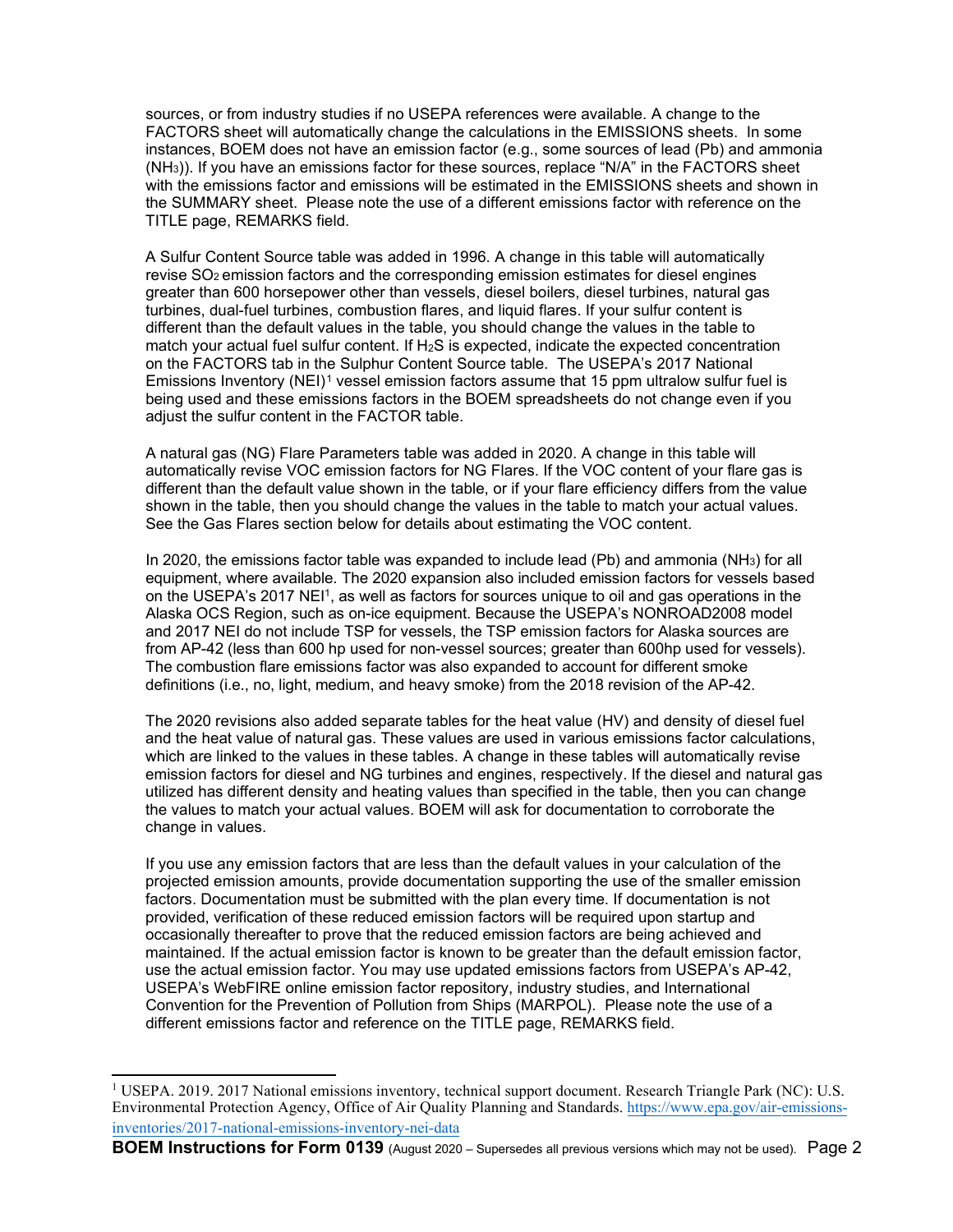The basis for the fuel usage conversion factors is as follows:

- 1. NG Turbine Fuel usage scf/hr = hp X 9.524 (10,000 btu/hp-hr / HV btu/scf)
- 2. NG Engine Fuel usage scf/hr = hp  $\times$  7.143 (7,500 btu/hp-hr / HV btu/scf)
- 3. Diesel Engine Fuel usage gals/hr = hp X 0.0514 (7,000 btu/hp-hr / HV X density btu/gal)

### Equipment Calculations:

### *Natural Gas Engines and Turbines*

1. The natural gas sulfur content assumed is 3.38 ppm. If your concentration is different, revise the ppm in the Sulfur Content Source table.

### *Diesel-Fired Engines and Turbines*

- 1. The assumed diesel sulfur level is 0.0015% by wt. If your sulfur content is different (e.g., you do not use ultra-low sulfur diesel), change the % wt. in the Sulfur Source Content table.
- 2. The shuttle tanker row allows the user to estimate the propulsion emissions from shuttle tanker movements. The shuttle tanker emissions estimates use the emission factor for Vessels-Propulsion.

### *Heater/Boiler/Firetube/NG-Fired*

- 1. The assumed natural gas sulfur content is 3.38 ppm. If your concentration is different, revise the sulfur content by changing the ppm in the Sulfur Content Source table.
- 2. The VOCs emissions are based on total non-methane hydrocarbons.

### *Combustion Flare*

- 1. A heating value of 1050 btu/cu. ft. for the flared gas is assumed. If your heating value is different, revise the value in the Heat Value of Natural Gas table and the applicable emission factors and emissions estimates will be automatically adjusted.
- 2. The TSP, PM<sub>10</sub> and PM<sub>2.5</sub> emission factors are based on the soot emission factor in AP-42, Chapter 13.5, Table 13.5-1. The soot emission factor is based on the flare smoking condition, which is a qualitative assessment of the level of smoke emitted from the flare. For non-smoking flares, the soot emissions are approximately 0 micrograms per liter. Soot emissions are approximately 40 micrograms per liter for light smoking flares, 177 micrograms per liter for medium smoking flares, and 274 micrograms per liter for heavy smoking flares. If the soot level is unknown, use the heavy smoking flare value.
- 3. The SO<sub>X</sub> emission factor is based on the atomic weight of  $SO<sub>2</sub>$  (64 grams/mol), the gas constant 379.4 scf/lb-mol, and an assumed sulfur content of 3.38 ppmv. If the sulfur content of the flared gas is not 3.38 ppmv, then revise the corresponding value in the Sulfur Content Source table.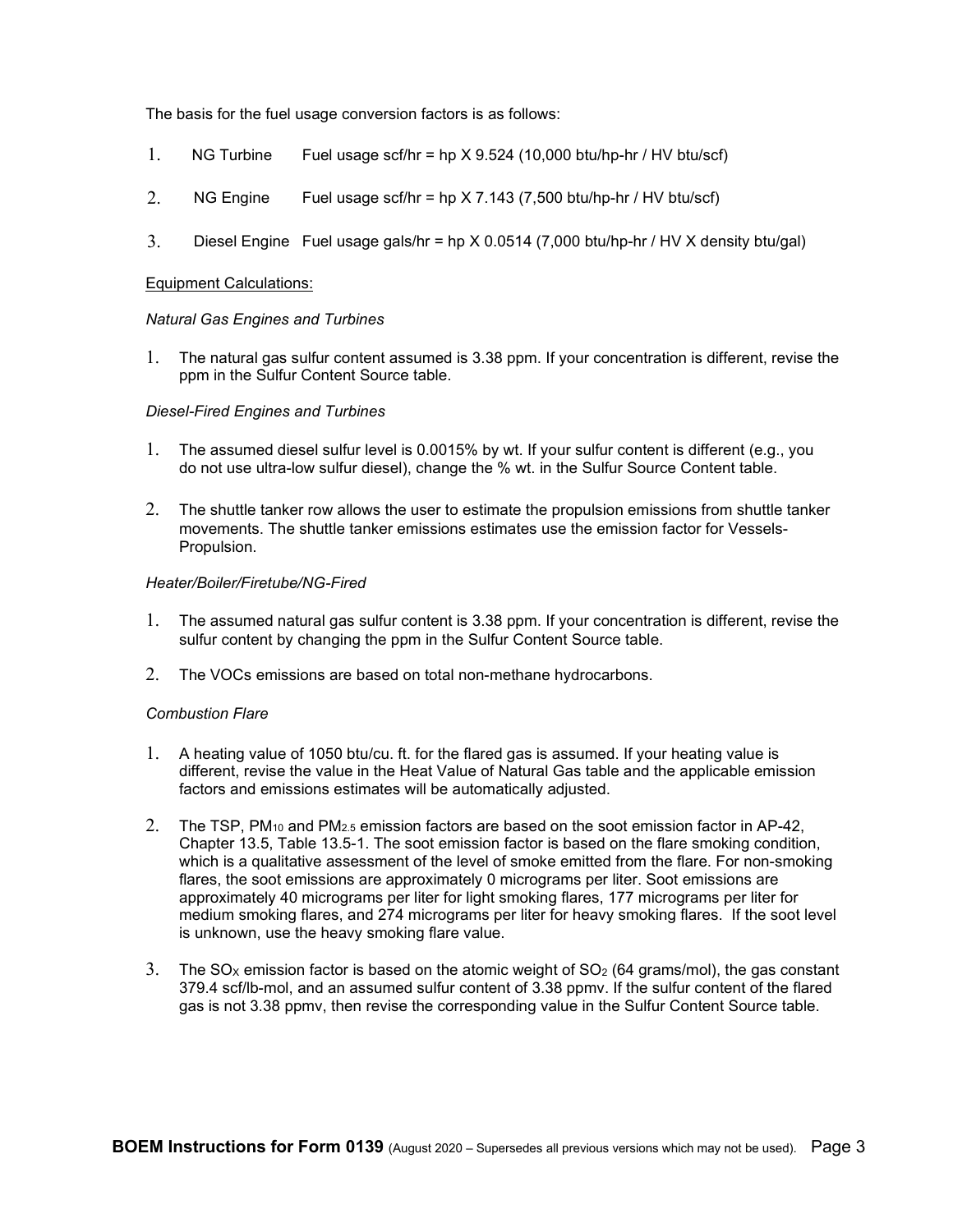4. The VOC content of the flared gas is assumed to be 0.6816 lb VOC per lb-mol gas. This value was estimated using the VOC components of the BOEM's 2014 Gulfwide inventory[2](#page-3-0) default gas profile shown below.

| Component       | Default Mol% | Molecular Weight (lb/lb-mol) |
|-----------------|--------------|------------------------------|
| CO <sub>2</sub> | 0.80         | 44.010                       |
| CH <sub>4</sub> | 94.50        | 16.043                       |
| C <sub>2</sub>  | 3.33         | 30.070                       |
| C <sub>3</sub>  | 0.75         | 44.097                       |
| $i-C4$          | 0.15         | 58.124                       |
| $n-C4$          | 0.15         | 58.124                       |
| $i-C5$          | 0.05         | 72.150                       |
| $n-C5$          | 0.05         | 72.150                       |
| C <sub>6</sub>  | 0.099        | 86.177                       |
| C7              | 0.011        | 100.272                      |
| $C8+$           | 0.007        | 114.231                      |

The VOC content is calculated using the following equation:

$$
\sum_{i=C3}^{C8+} \frac{Default \; Mol\%}{100} \; X \; Molecular \; Weight \; (\frac{lb}{lb - mol})
$$

## *Liquid Flares*

- 1. Assumes 1% by wt sulfur maximum in the crude oil. If your concentration is different, revise the percent sulfur in the Sulfur Content Source table.
- 2. VOCs equal non-methane hydrocarbons.
- 3. PM emission factor assumes Grade 5 oil.

### *Storage Tank*

- 1. Average emission values were estimated from the BOEM's 2014 Gulfwide Emission Inventory Study<sup>2</sup> as indicated in the Ref. column. Total emissions from storage tanks are estimated according to the counts provided on the EMISSIONS sheets.
- 2. If you wish to adjust the emissions estimates to consider the control efficiency of a control device such as a vapor recovery unit or a condenser, revise the maximum pounds per hour formula for the controlled equipment and pollutant(s) as shown in the equation below:

$$
Emissions_{controlled} = Emissions_{Uncontrolled} \times (1 - \frac{Control \ Efficiency \ %}{100})
$$

*Fugitives*

<span id="page-3-0"></span><sup>&</sup>lt;sup>2</sup> Wilson, D., R. Billings, R. Chang, S. Enoch, B. Do, H. Perez, and J. Sellers. 2017. Year 2014 Gulfwide emissions inventory study. US Dept. of the Interior, Bureau of Ocean Energy Management, Gulf of Mexico OCS Region, New Orleans, LA. OCS Study BOEM 2017-044. 275 pp.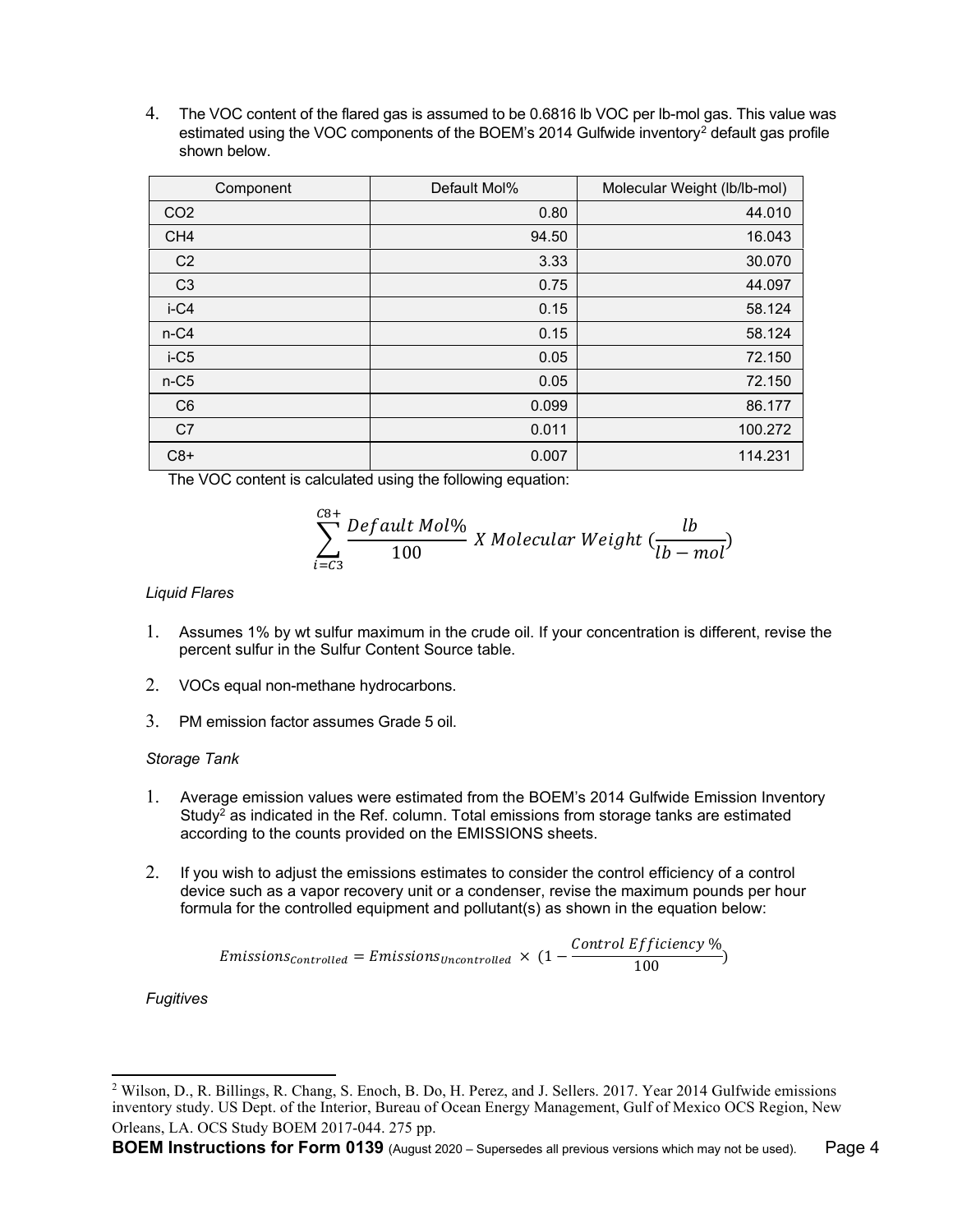1. Fugitive emissions are based on the API's 199[3](#page-4-0) Report<sup>3</sup>. It requires that you count or estimate your components. The factor is based on average leak rate for light oil/gas facility.

# *Glycol Dehydrator*

- 1. Average emission values were estimated from the BOEM's 2011 Gulfwide Emission Inventory Study[4](#page-4-1) as indicated in the Ref. column. Total emissions from glycol dehydrators are estimated according to the counts provided on the EMISSIONS sheets.
- 2. If you wish to adjust the emissions estimates to consider the control efficiency of a control device such as a vapor recovery unit or condenser, revise the maximum pounds per hour formula for the controlled equipment and pollutant(s) as shown in the equation below:

 $Emissions_{Controlled} = Emissions_{Uncontrolled} \times (1 - \frac{Control \ Efticiency \ %}{100})$ 

# *Cold Vent*

- 1. A Cold Vent is the discharge of natural gas to the atmosphere without combustion. Vents receive exhaust streams from miscellaneous sources, as well as manifold exhaust streams from other equipment on the same platform, such as amine units, glycol dehydrators, loading operations, and storage tanks.
- 2. Average emission values were estimated from the BOEM's 2014 Gulfwide Emission Inventory Study<sup>2</sup> as indicated in the Ref. column. The emission factor is the upper bound of the  $95\%$ confidence interval of emissions per vent in the BOEM's 2014 Gulfwide Emission Inventory Study<sup>2</sup>. Total emissions from cold vents are estimated according to the counts provided on the EMISSIONS sheets.
- 3. If you know the volume of gas vented (e.g., 50 MSCF/day), the concentration of VOC in the gas vented (e.g., 12,700 ppmv), and the molecular weight of VOC in the gas vented in lb/lb-mol (see item 4 above under the Combustion Flares discussion to estimate lb/lb-mol of VOC), you may use the BOEM's 2014 Gulfwide Emission Inventory Study2 methodology to estimate VOC emissions and over-write the emission factor provided on the FACTORS tab. If you choose to over-write the emission factor with your own calculated emission factor, be sure your emission factor uses the same units of measure (tons/yr/vent) that is currently used to estimate emissions.

## *Vessels*

The marine vessel emission factors in the USEPA's 2017 National Emissions Inventory (NEI)<sup>1</sup> replace the older USEPA's AP-42 mobile source factors. The older factors that differentiated between engines with a power rating greater than or less than 600 horsepower are no longer meaningful for marine vessel engines regarding current USEPA regulatory programs. Marine vessel engines are now categorized based on an engine's cylinder volume (i.e., Category 1 engines have a displacement less than 5 liters, Category 2 engines have a displacement between 5 and 30 liters,

<span id="page-4-0"></span><sup>&</sup>lt;sup>3</sup> API. 1993. Fugitive hydrocarbon emissions from oil and gas production operations. Health and Environmental Sciences Department, American Petroleum Institute (API) Publication Number 4589. <https://www.apiwebstore.org/publications/item.cgi?9879d38a-8bc0-4abe-bb5c-9b623870125d>

<span id="page-4-1"></span><sup>&</sup>lt;sup>4</sup> Wilson, D., R. Billings, R. Chang, H. Perez, and J. Sellers. 2014. Year 2011 Gulfwide emissions inventory study. <sup>US Dept.</sup> of the Interior, Bureau of Ocean Energy Management, Gulf of Mexico OCS Region, New Orleans, LA. OCS Study BOEM 2014-666.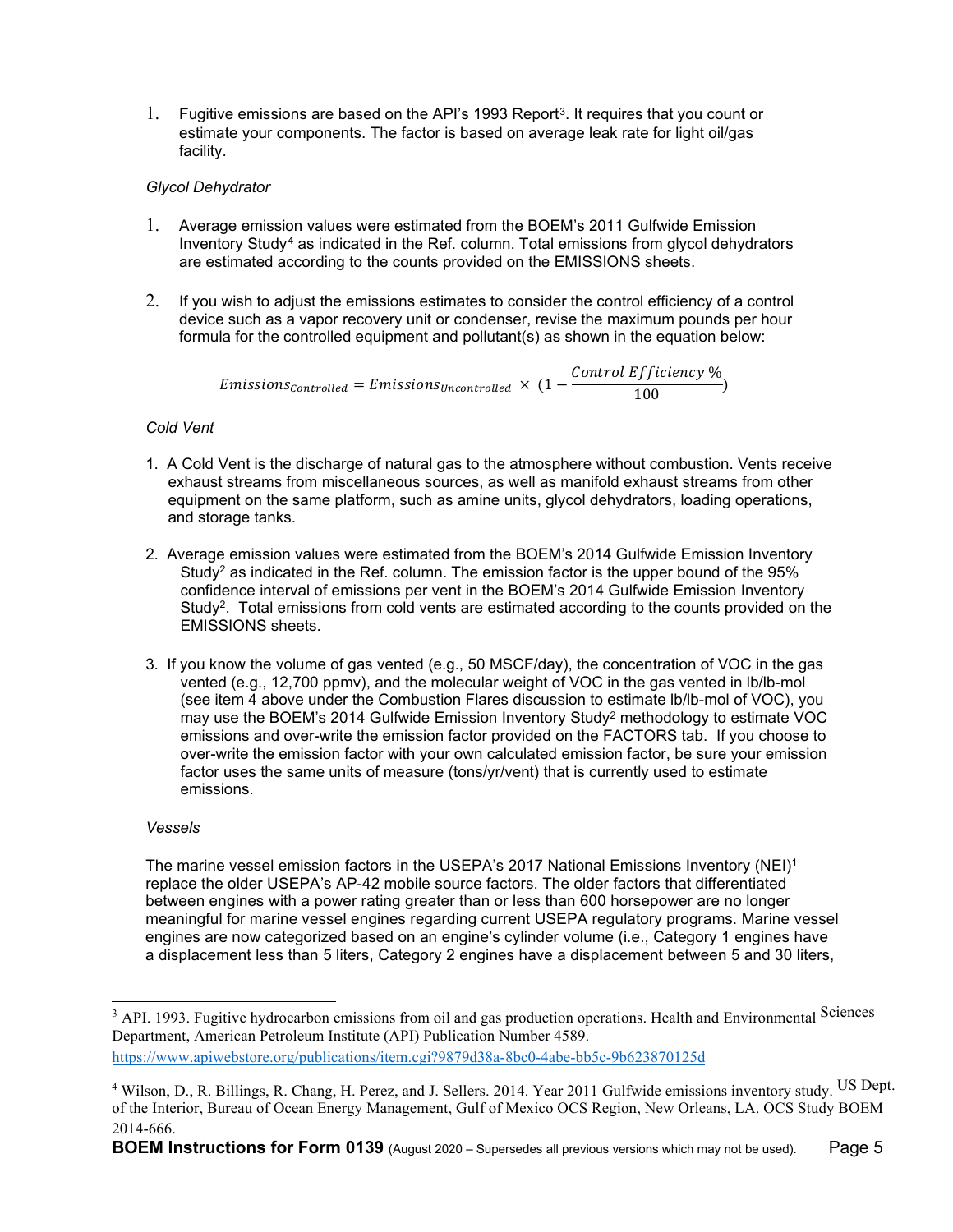and Category 3 engines have a displacement greater than 30 liters). The updated factors were obtained from the USEPA's 2017 NEI1.

The marine vessel calculations in the BOEM-0139 workbook assumes that vessels will be equipped with Category 2 medium speed engines, built prior to 2000 (Tier 0). The calculations assume that the engines will operate at 100 percent engine load. The emission factors are consolidated into three groups representing different engine assignments (i.e., propulsion, auxiliary, and boilers). The SOx factors account for use of ultralow sulfur fuels. The default value for the sulfur content is set at 15 ppm, which represents the current US marine nonroad fuel applicable for smaller Category 1 and 2 vessels.

## *Man Camp*

The man camp factors are based in terms of tons per people per day. They were developed from the BOEM's 2014 Arctic Air Quality Impact Assessment Modeling Study<sup>5</sup>. The number of people per day will vary therefore the factors are based off the maximum number of people for the purposes of this analysis.

# **EMISSIONS**

The emissions estimates should be based on and reflect the activity description and schedule required as part of the plan. The emissions from an operation should be presented for a calendar year (2020, 2021, etc.). The operation may include production only or production in conjunction with other activities such as drilling or construction operations. For additional years, the Emissions Spreadsheet is renamed EMISSIONS2, EMISSIONS3, etc. The different operating parameters for each year should be entered to calculate revised emissions for that year. The spreadsheet will calculate maximum fuel usage (GAL/HR) using the known horsepower. It will assume maximum fuel usage is equal to actual fuel (GAL/DAY) usage unless the actual fuel usage is known. If so, insert actual fuel usage in the appropriate column. (Please note that the use of actual fuel might require mitigation and post approval monitoring.)

The emissions will be calculated as follows:

Emission rate (lb/hr) = (hp-hr or hourly fuel consumption rate) X Emission Factor (Potential to emit)

To customize the workbook for your application, it is possible to delete lines for non-applicable equipment/activities or copy/insert an entire line if more than one similar type of equipment is present. If you add or delete rows, you should confirm that the correct cells are being referenced from the FACTORS sheet and rows added are included in the column totals. If you used alternate emission factors, you should confirm that the calculation methodology is correct for your alternate factors. If you have multiple sequential years with the same equipment, activity, and emissions, you don't have to fill out the following EMISSIONS sheets (only the first year), as the SUMMARY sheet will take the latest populated emissions amounts and auto-populate the following years.

In the 2020 revisions, a column was added in the EMISSIONS sheet for you to identify each emission unit with a unique identifier (e.g., tag number, unit number, etc.). This should be the identifier on the nameplate of the physical equipment and used for emissions inventory reporting purposes. The production equipment can be customized further by adding the use of the equipment behind the equipment type name. For example, "TURBINE nat gas" could be changed to "TURBINE nat gas – Gas Compressor"; or "BURNER" could be changed to "BURNER - Line Heater". The equipment can also be customized further by adding a vessel name behind the equipment type name. For example,

<span id="page-5-0"></span><sup>&</sup>lt;sup>5</sup> Fields Simms, P., R. Billings, M. Pring, R. Oommen, D. Wilson, and M. Wolf. 2014. Prepared by Eastern Research Group, Inc., Sacramento, CA for U.S. Dept. of the Interior, Bureau of Ocean Energy Management, Alaska OCS Region, Anchorage, AK. OCS Study BOEM 2014-1001. 169 pp.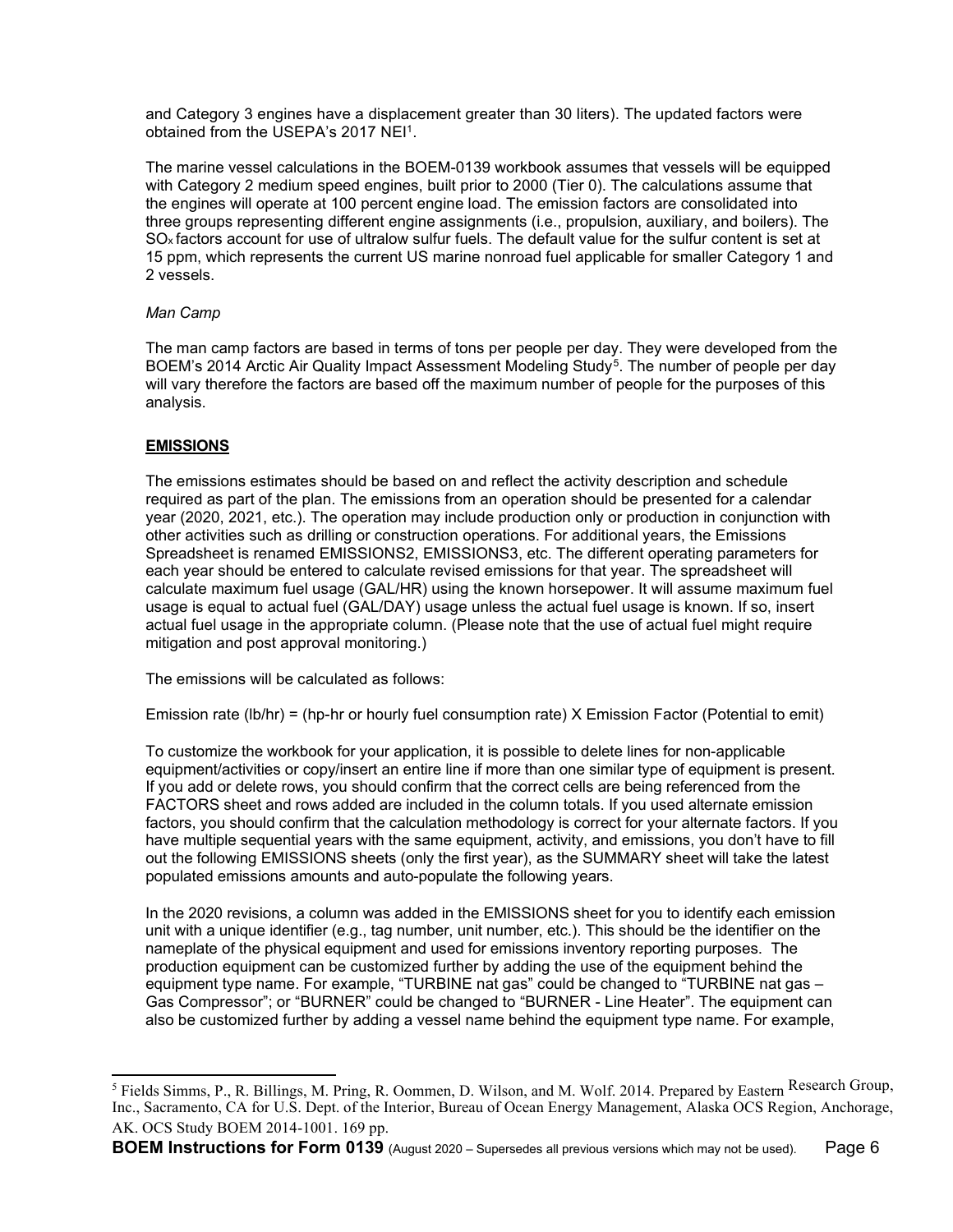"VESSELS – Drilling – Propulsion Engine – Diesel" could be changed to "VESSELS – Drilling – Propulsion Engine – Diesel – Captain Jack."

#### *Distance to shore*

When you populate the distance from land in miles (field B50) in the EMISSIONS1 sheet, the same distance will auto-populate on future EMISSIONS sheets. For purposes of calculating the emissions exemption thresholds (EETs), the distance to shore should be expressed in tenths of a statue mile up to 20 miles, and in whole statute miles for distances beyond 20 miles. The nearest point of any land should be used. This is defined as the distance from the facility to the mean high water mark of any State, including barrier islands and shoals.

### *Emissions*

Emissions from the installation of lease term pipelines must be attributed to the facility from which the product it carries originates. For gas lift pipelines, the construction emissions for the pipeline are attributed to the well which is produced using the lift gas, in other words, the well to which the lift gas flows. If the production is first processed at the receiving (terminus) platform of a lease term pipeline, the incremental increase in emissions at the receiving facility will also be included in the spreadsheets covering the producing well.

Emissions associated with workovers, recompletions, equipment swapouts, etc. must be included in spreadsheets for DOCDs. For workovers and recompletions, a few weeks of drilling allotted to future years precludes the need for a revised DOCD each time you need to work over a well.

If the activity includes a boom for emergency use, be sure to include a description of its usage in your description of equipment and processes. Indicate whether it will be used as a vent or flare and the conditions under which it will be used (e.g., compressor downtime, equipment upset, accident). Include estimates of flaring or venting in the spreadsheets.

If the activity includes compressor(s), indicate intended action during compressor downtime (e.g., shut-in, flare, vent).

If the activity includes a continuous flare, describe why it is needed (e.g., to incinerate harmful levels of H2S).

If the activity includes a glycol reboiler that is operated using waste heat or electricity, indicate this in a statement.

#### *Vessels*

Emissions from all vessels directly related to the proposed activity must be included for the duration of their activity within 25 miles of the facility. This typically includes crew boats, supply boats, work boats, tugboats, anchor handling vessels, lift boats, pile drivers, standby boats, construction barges/vessels, stimulation vessels, etc. Even though all vessels must be reported on the spreadsheets, only vessels attached to the seabed (drilling) and construction vessels will be included in the emissions exemption threshold (EET) analysis.

The emissions estimates for vessels assume engines are operating at 100% load. A different operating load can be used by adjusting the maximum fuel usage rate (Column E on the EMISSIONS sheets) and the actual fuel usage (Column F on the EMISSIONS sheets). If columns E and /or F are revised to adjust the operating load, documentation will need to be provided to BOEM. Please note the use of different fuel usage rates on the TITLE page, REMARKS field.

#### *Revised or Supplemental Plan*